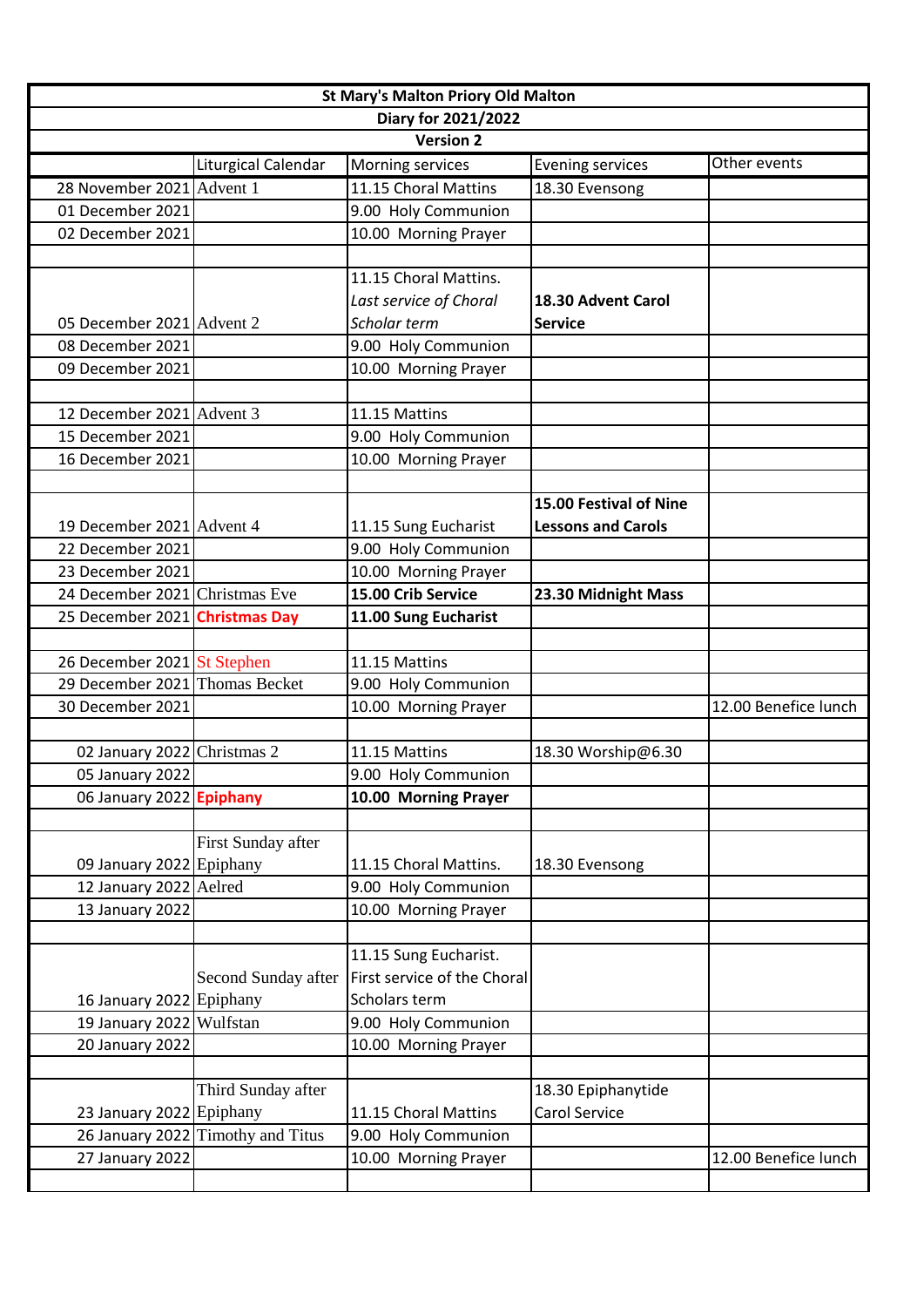|                                | Fourth Sunday after                              |                                              |                            |                      |
|--------------------------------|--------------------------------------------------|----------------------------------------------|----------------------------|----------------------|
| 30 January 2022 Epiphany       |                                                  | 11.15 Choral Mattins                         |                            |                      |
|                                |                                                  |                                              |                            |                      |
|                                | <b>The Presentation of</b>                       |                                              |                            |                      |
|                                | 02 February 2022 Christ in the Temple            | 9.00 Holy Communion                          |                            |                      |
| 03 February 2022 Anskar        |                                                  | 10.00 Morning Prayer                         |                            |                      |
|                                |                                                  |                                              |                            |                      |
|                                | Fifth Sunday after                               |                                              | 18.30 Worship@6.30.        |                      |
| 06 February 2022 Epiphany      |                                                  | 11.15 Choral Mattins                         | <b>Celebrating Gilbert</b> |                      |
| 09 February 2022               |                                                  | 9.00 Holy Communion                          |                            |                      |
| 10 February 2022               |                                                  | 10.00 Morning Prayer                         |                            |                      |
|                                |                                                  |                                              |                            |                      |
| 13 February 2022 Septuagesima  |                                                  | 11.15 Choral Mattins                         | 18.30 Evensong             |                      |
| 16 February 2022               |                                                  | 9.00 Holy Communion                          |                            |                      |
| 17 February 2022 Janani Luwum  |                                                  | 10.00 Morning Prayer                         |                            |                      |
|                                |                                                  |                                              |                            |                      |
| 20 February 2022 Sexagesima    |                                                  | 11.15 Sung Eucharist                         |                            |                      |
| 23 February 2022 Polycarp      |                                                  | 9.00 Holy Communion                          |                            |                      |
| 24 February 2022               |                                                  | 10.00 Morning Prayer                         |                            | 12.00 Benefice lunch |
|                                |                                                  |                                              |                            |                      |
| 27 February 2022 Quinquagesima |                                                  | 11.15 Choral Mattins                         | 18.30 Evensong             |                      |
|                                | 02 March 2022 Ash Wednesday                      |                                              | 19.00 Holy Communion       |                      |
| 03 March 2022                  |                                                  | 9.00 Morning Prayer                          |                            |                      |
|                                |                                                  |                                              |                            |                      |
|                                |                                                  |                                              |                            |                      |
|                                | 06 March 2022 First Sunday in Lent               | 11.15 Choral Mattins                         |                            |                      |
| 09 March 2022                  |                                                  | 9.00 Holy Communion                          |                            |                      |
| 10 March 2022                  |                                                  | 10.00 Morning Prayer                         |                            |                      |
|                                |                                                  |                                              |                            |                      |
|                                | Second Sunday in                                 |                                              |                            |                      |
| 13 March 2022 Lent             |                                                  | 11.15 Choral Mattins                         | 18.30 Evensong             |                      |
| 16 March 2022                  |                                                  | 9.00 Holy Communion                          |                            |                      |
| 17 March 2022 Patrick          |                                                  | 10.00 Morning Prayer                         |                            |                      |
|                                |                                                  |                                              |                            |                      |
|                                |                                                  | 11.15 Sung Eucharist.                        |                            |                      |
|                                |                                                  | Last service of the Choral                   |                            |                      |
|                                | 20 March 2022 Third Sunday in Lent Scholars term |                                              |                            |                      |
| 23 March 2022                  |                                                  | 9.00 Holy Communion                          |                            |                      |
| 24 March 2022                  |                                                  | 10.00 Morning Prayer                         |                            |                      |
|                                |                                                  |                                              |                            |                      |
|                                | Fourth Sunday in                                 |                                              |                            |                      |
| <b>27 March 2022</b> Lent      |                                                  | 11.15 Choral Mattins                         | 18.30 Evensong             |                      |
| 30 March 2022                  |                                                  | 9.00 Holy Communion                          |                            |                      |
| 31 March 2022                  |                                                  | 10.00 Morning Prayer                         |                            | 12.00 Benefice lunch |
|                                |                                                  |                                              |                            |                      |
|                                |                                                  | 11.15 Choral Mattins.                        |                            |                      |
|                                |                                                  | Fifth Sunday in Lent. Last service of Choral |                            |                      |
|                                | 03 April 2022 Passiontide begins                 | Scholar term                                 |                            |                      |
| 06 April 2022                  |                                                  | 9.00 Holy Communion                          |                            |                      |
| 07 April 2022                  |                                                  | 10.00 Morning Prayer                         |                            |                      |
|                                |                                                  |                                              |                            |                      |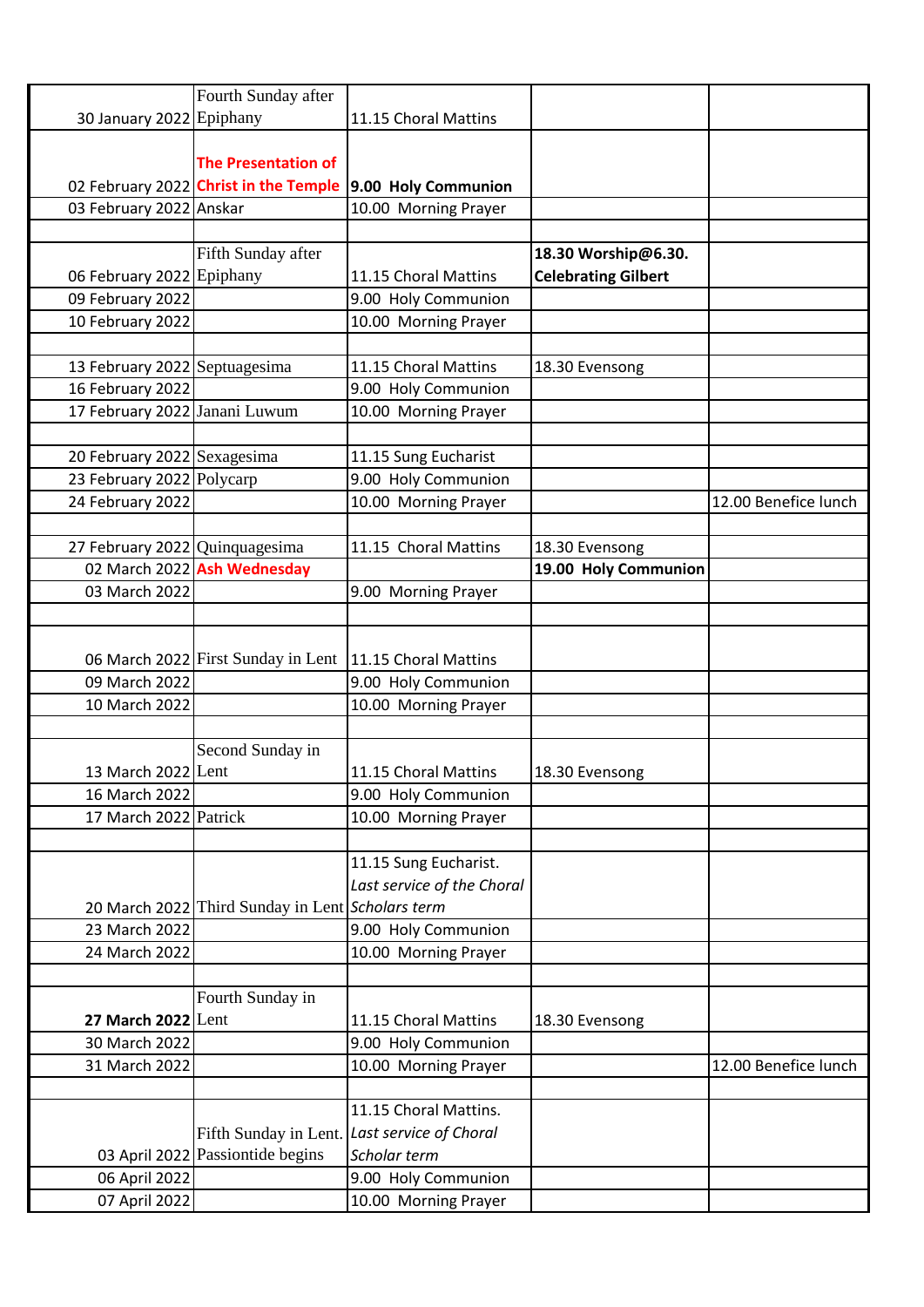|                           | 10 April 2022 Palm Sunday    | 11.15 Mattins         | 18.00 United Service at St Leonard's |                      |
|---------------------------|------------------------------|-----------------------|--------------------------------------|----------------------|
| 11 April 2022             |                              | 12.00 Holy Communion  |                                      |                      |
| 12 April 2022             |                              | 12.00 Holy Communion  |                                      |                      |
| 13 April 2022             |                              | 12.00 Holy Communion  |                                      |                      |
|                           | 14 April 2022 Maudy Thursday | 10.00 Morning Prayer  | 12.00 Holy Communion                 |                      |
|                           |                              |                       | 2.00 An hour by the                  |                      |
| 15 April 2022 Good Friday |                              |                       | <b>Cross</b>                         |                      |
|                           |                              |                       |                                      |                      |
|                           |                              |                       |                                      |                      |
| 17 April 2022 Easter Day  |                              | 11.15 Sung Eucharist  |                                      |                      |
| 20 April 2022             |                              | 9.00 Holy Communion   |                                      |                      |
| 21 April 2022             |                              | 10.00 Morning Prayer  |                                      |                      |
|                           |                              |                       |                                      |                      |
|                           |                              | 11.15 Mattins. First  |                                      |                      |
|                           | First Sunday after           | service of the Choral |                                      |                      |
| 24 April 2022 Easter      |                              | Scholars term         | 18.30 Evensong                       |                      |
| 27 April 2022             |                              | 9.00 Holy Communion   |                                      |                      |
| 28 April 2022             |                              | 10.00 Morning Prayer  |                                      | 12.00 Benefice lunch |
|                           |                              |                       |                                      |                      |
|                           | Second Sunday after          |                       |                                      |                      |
| 01 May 2022 Easter        |                              | 11.15 Choral Mattins  |                                      |                      |
|                           | <b>English Saints and</b>    |                       |                                      |                      |
|                           | Martyrs of the               |                       |                                      |                      |
| 04 May 2022               | Reformation Era              | 9.00 Holy Communion   |                                      |                      |
| 05 May 2022               |                              | 10.00 Morning Prayer  |                                      |                      |
|                           |                              |                       |                                      |                      |
|                           | Third Sunday after           |                       |                                      |                      |
| 08 May 2022 Easter        |                              | 11.15 Choral Mattins  | 18.30 Evensong                       |                      |
| 11 May 2022               |                              | 9.00 Holy Communion   |                                      |                      |
| 12 May 2022               |                              | 10.00 Morning Prayer  |                                      |                      |
|                           |                              |                       |                                      |                      |
|                           | Fourth Sunday after          |                       |                                      |                      |
| 15 May 2022 Easter        |                              | 11.15 Sung Eucharist  |                                      |                      |
| 18 May 2022               |                              | 9.00 Holy Communion   |                                      |                      |
| 19 May 2022 Dunstan       |                              | 10.00 Morning Prayer  |                                      |                      |
|                           |                              |                       |                                      |                      |
|                           | Fifth Sunday after           |                       |                                      |                      |
| 22 May 2022 Easter        |                              | 11.15 Choral Mattins  | 18.30 Evensong                       |                      |
| 25 May 2022               |                              | 9.00 Holy Communion   |                                      |                      |
|                           | 26 May 2022 Ascension Day    | 10.00 Morning Prayer  |                                      | 12.00 Benefice lunch |
|                           |                              |                       |                                      |                      |
|                           | Sunday after                 |                       |                                      |                      |
| 29 May 2022 Ascension     |                              | 11.15 Mattins         |                                      |                      |
| 01 June 2022 Justin       |                              | 9.00 Holy Communion   |                                      |                      |
| 02 June 2022              |                              | 10.00 Morning Prayer  |                                      |                      |
|                           |                              |                       |                                      |                      |
|                           | 05 June 2022 Whit Sunday     | 11.15 Sung Eucharist  |                                      |                      |
|                           | 08 June 2022 Thomas Ken      | 9.00 Holy Communion   |                                      |                      |
| 09 June 2022 Columba      |                              | 10.00 Morning Prayer  |                                      |                      |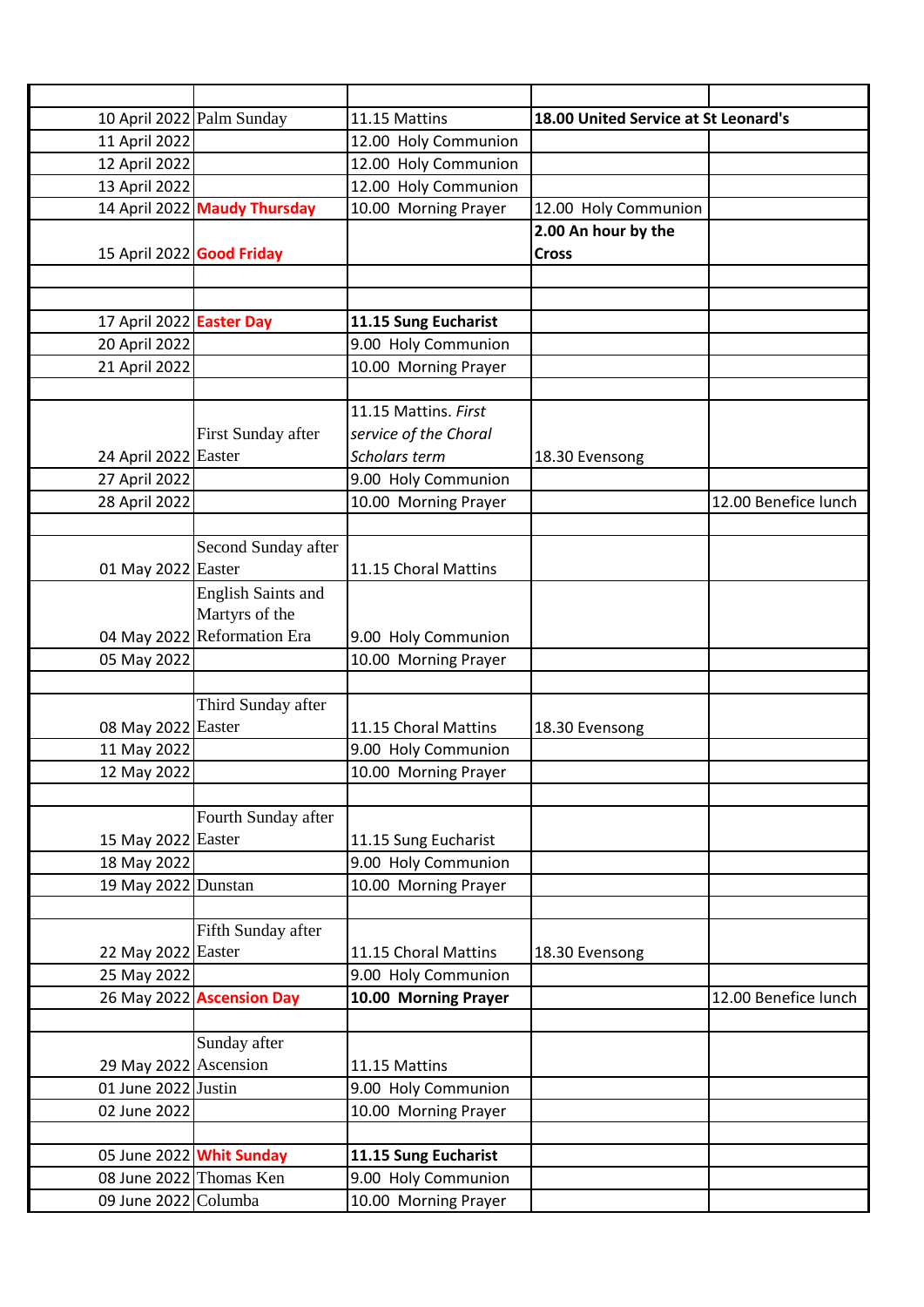|                                | 12 June 2022 Trinity Sunday | 11.15 Choral Mattins   | 18.30 Evensong |                      |
|--------------------------------|-----------------------------|------------------------|----------------|----------------------|
| 15 June 2022                   |                             | 9.00 Holy Communion    |                |                      |
| 16 June 2022 Richard           |                             | 10.00 Morning Prayer   |                |                      |
|                                |                             |                        |                |                      |
|                                | First Sunday after          |                        |                |                      |
| 19 June 2022 Trinity           |                             | 11.15 Sung Eucharist   |                |                      |
| 22 June 2022 Alban             |                             | 9.00 Holy Communion    |                |                      |
| 23 June 2022 Etheldreda        |                             | 10.00 Morning Prayer   |                |                      |
|                                |                             |                        |                |                      |
|                                |                             | 11.15 Choral Mattins.  |                |                      |
|                                | Second Sunday after         | Last service of Choral |                |                      |
| 26 June 2022 Trinity           |                             | Scholar term           | 18.30 Evensong |                      |
|                                | 29 June 2022 Peter and Paul | 9.00 Holy Communion    |                |                      |
| 30 June 2022                   |                             | 10.00 Morning Prayer   |                | 12.00 Benefice lunch |
|                                |                             |                        |                |                      |
|                                | Third Sunday after          |                        |                |                      |
| 03 July 2022 Trinity           |                             | 11.15 Mattins          |                |                      |
| 06 July 2022                   |                             | 9.00 Holy Communion    |                |                      |
| 07 July 2022                   |                             | 10.00 Morning Prayer   |                |                      |
|                                |                             |                        |                |                      |
|                                | Fourth Sunday after         |                        |                |                      |
| 10 July 2022 Trinity           |                             | 11.15 Mattins          | 18.30 Evensong |                      |
| 13 July 2022                   |                             | 9.00 Holy Communion    |                |                      |
| 14 July 2022 John Keble        |                             | 10.00 Morning Prayer   |                |                      |
|                                |                             |                        |                |                      |
|                                | Fifth Sunday after          |                        |                |                      |
| 17 July 2022 Trinity           |                             | 11.15 Sung Eucharist   |                |                      |
| 20 July 2022                   |                             | 9.00 Holy Communion    |                |                      |
| 21 July 2022                   |                             | 10.00 Morning Prayer   |                |                      |
|                                |                             |                        |                |                      |
|                                | Sixth Sunday after          |                        |                |                      |
| 24 July 2022 Trinity           |                             | 11.15 Mattins          | 18.30 Evensong |                      |
| 27 July 2022                   |                             | 9.00 Holy Communion    |                |                      |
| 28 July 2022                   |                             | 10.00 Morning Prayer   |                | 12.00 Benefice lunch |
|                                |                             |                        |                |                      |
|                                | Seventh Sunday after        |                        |                |                      |
| 31 July 2022 Trinity           |                             | 11.15 Mattins          |                |                      |
| 03 August 2022                 |                             | 9.00 Holy Communion    |                |                      |
| 04 August 2022                 |                             | 10.00 Morning Prayer   |                |                      |
|                                |                             |                        |                |                      |
|                                | Eighth Sunday after         |                        |                |                      |
| 07 August 2022 Trinity         |                             | 11.15 Mattins          |                |                      |
| 10 August 2022 Laurence        |                             | 9.00 Holy Communion    |                |                      |
| 11 August 2022 Clare of Assisi |                             | 10.00 Morning Prayer   |                |                      |
|                                |                             |                        |                |                      |
|                                | Ninth Sunday after          |                        |                |                      |
| 14 August 2022                 | <b>Trinity</b>              | 11.15 Mattins          | 18.30 Evensong |                      |
| 17 August 2022                 |                             | 9.00 Holy Communion    |                |                      |
| 18 August 2022                 |                             | 10.00 Morning Prayer   |                |                      |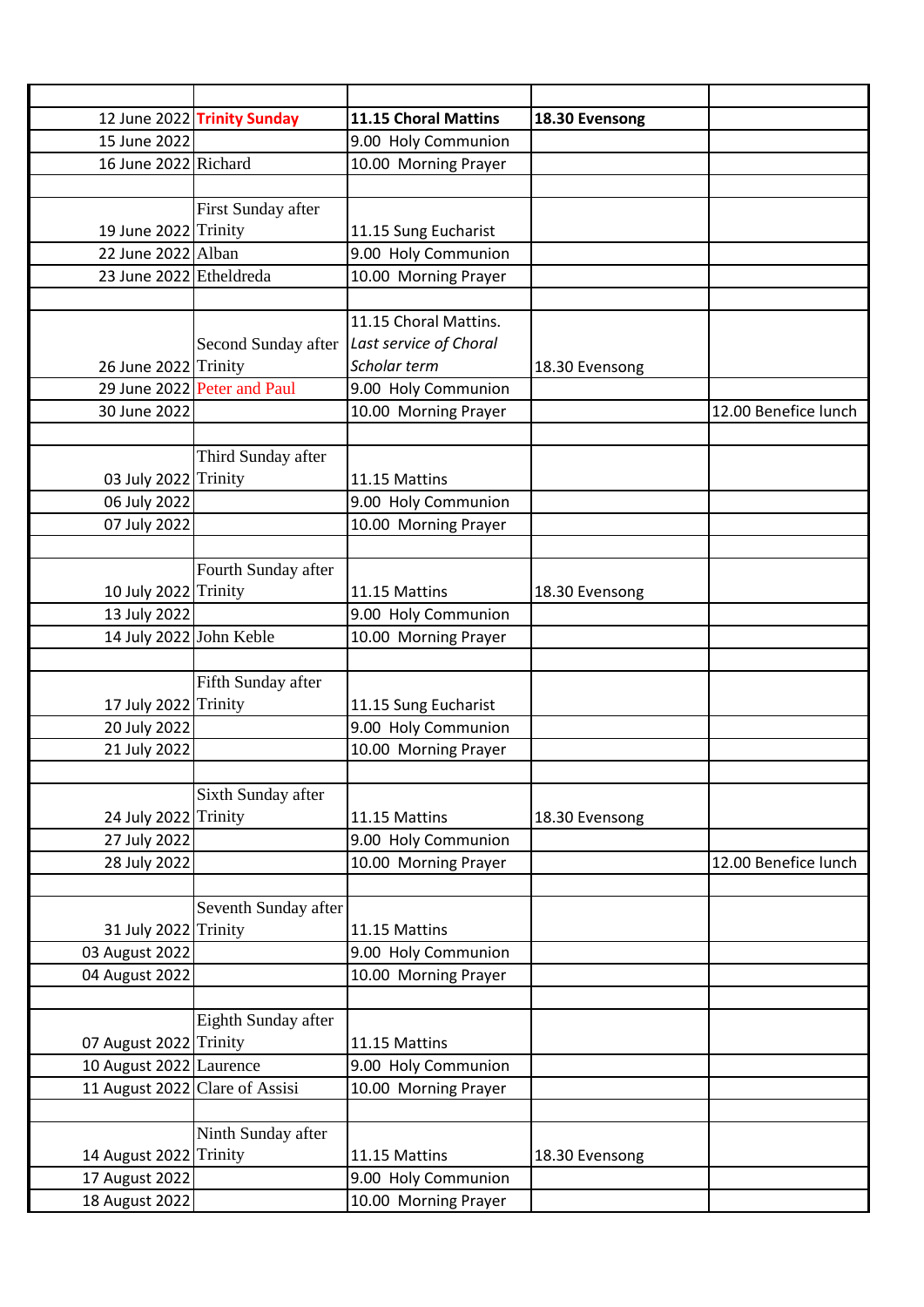|                                  | Tenth Sunday after               |                                                            |                       |                      |
|----------------------------------|----------------------------------|------------------------------------------------------------|-----------------------|----------------------|
| 21 August 2022 Trinity           |                                  | 11.15 Sung Eucharist                                       |                       |                      |
| 24 August 2022 Bartholomew       |                                  | 9.00 Holy Communion                                        |                       |                      |
| 25 August 2022                   |                                  | 10.00 Morning Prayer                                       |                       | 12.00 Benefice lunch |
|                                  |                                  |                                                            |                       |                      |
|                                  | <b>Eleventh Sunday</b>           |                                                            |                       |                      |
| 28 August 2022 after Trinity     |                                  | 11.15 Mattins                                              | 18.30 Evensong        |                      |
| 31 August 2022 Aidan             |                                  | 9.00 Holy Communion                                        |                       |                      |
| 01 September 2022                |                                  | 10.00 Morning Prayer                                       |                       |                      |
|                                  |                                  |                                                            |                       |                      |
|                                  | Twelfth Sunday after             |                                                            |                       |                      |
| 04 September 2022 Trinity        |                                  | 11.15 Mattins                                              |                       |                      |
| 07 September 2022                |                                  | 9.00 Holy Communion                                        |                       |                      |
|                                  |                                  |                                                            |                       |                      |
|                                  | The Birth of the                 |                                                            |                       |                      |
|                                  |                                  | 08 September 2022 Blessed Virgin Mary 10.00 Morning Prayer |                       |                      |
|                                  |                                  |                                                            |                       |                      |
|                                  | <b>Thirteenth Sunday</b>         |                                                            |                       |                      |
| 11 September 2022 after Trinity  |                                  | 11.15 Mattins                                              | 18.30 Evensong        |                      |
|                                  |                                  |                                                            |                       |                      |
| 14 September 2022 Holy Cross Day |                                  | 9.00 Holy Communion                                        |                       |                      |
| 15 September 2022 Cyprian        |                                  | 10.00 Morning Prayer                                       |                       |                      |
|                                  |                                  |                                                            |                       |                      |
|                                  | Fourteenth Sunday                |                                                            |                       |                      |
| 18 September 2022 after Trinity  |                                  | 11.15 Sung Eucharist                                       |                       |                      |
|                                  | Matthew, Apostle                 |                                                            |                       |                      |
| 21 September 2022 and Evangelist |                                  | 9.00 Holy Communion                                        |                       |                      |
| 22 September 2022                |                                  | 10.00 Morning Prayer                                       |                       |                      |
|                                  |                                  |                                                            |                       |                      |
|                                  | <b>Fifthteenth Sunday</b>        |                                                            |                       |                      |
| 25 September 2022 after Trinity  |                                  | 11.15 Mattins                                              | 18.30 Evensong        |                      |
| 28 September 2022                |                                  | 9.00 Holy Communion                                        |                       |                      |
|                                  | Michael and All                  |                                                            |                       |                      |
| 29 September 2022 Angels         |                                  | 10.00 Morning Prayer                                       |                       | 12.00 Benefice lunch |
|                                  |                                  |                                                            |                       |                      |
|                                  |                                  | 11.15 Mattins. First                                       |                       |                      |
|                                  | <b>Seventeenth Sunday</b>        | service of the Choral                                      |                       |                      |
| 02 October 2022 after Trinity    |                                  | Scholars term                                              |                       |                      |
| 05 October 2022                  |                                  | 9.00 Holy Communion                                        |                       |                      |
|                                  |                                  |                                                            |                       |                      |
|                                  |                                  |                                                            |                       |                      |
|                                  | William Tyndale and              |                                                            |                       |                      |
|                                  | 06 October 2022 Harvest Festival | 10.00 Morning Prayer                                       | 7.00 Harvest Festival |                      |
|                                  |                                  |                                                            |                       |                      |
|                                  | <b>Eighteenth Sunday</b>         |                                                            |                       |                      |
| 09 October 2022 after Trinity    |                                  | 11.15 Choral Mattins                                       | 18.30 Evensong        |                      |
|                                  | 12 October 2022 Wilfrid of Ripon | 9.00 Holy Communion                                        |                       |                      |
| 13 October 2022                  |                                  | 10.00 Morning Prayer                                       |                       |                      |
|                                  |                                  |                                                            |                       |                      |
|                                  | Nineteenth Sunday                |                                                            |                       |                      |
| 16 October 2022 after Trinity    |                                  | 11.15 Sung Eucharist                                       |                       |                      |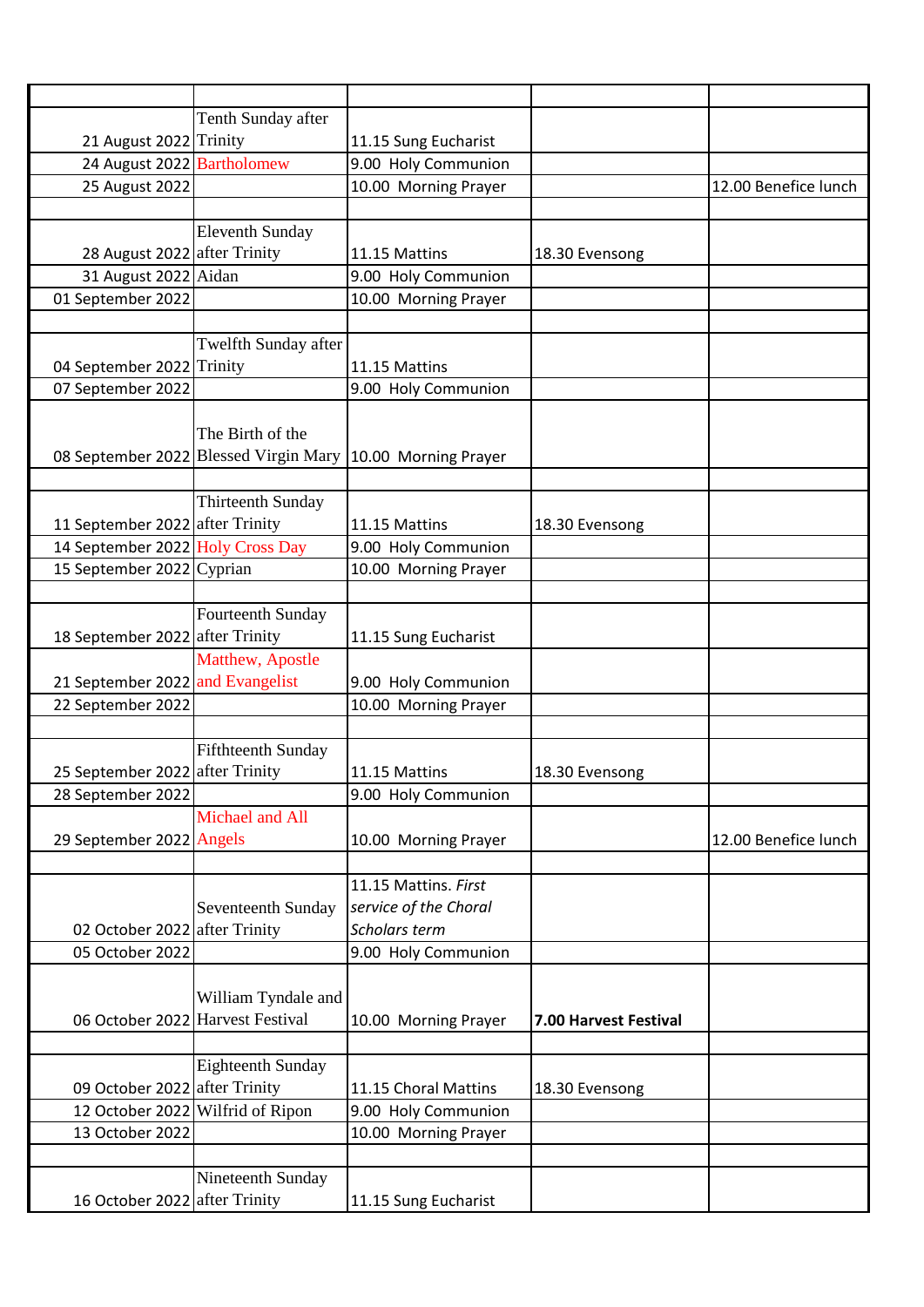| 19 October 2022 Henry Martyn                 |                                       | 9.00 Holy Communion    |                           |                      |
|----------------------------------------------|---------------------------------------|------------------------|---------------------------|----------------------|
| 20 October 2022                              |                                       | 10.00 Morning Prayer   |                           |                      |
|                                              |                                       |                        |                           |                      |
|                                              | <b>Twentieth Sunday</b>               |                        |                           |                      |
| 23 October 2022 after Trinity                |                                       | 11.15 Choral Mattins   | 18.30 Evensong            |                      |
| 26 October 2022 Alfred the Great             |                                       | 9.00 Holy Communion    |                           |                      |
| 27 October 2022                              |                                       | 10.00 Morning Prayer   |                           | 12.00 Benefice lunch |
|                                              |                                       |                        |                           |                      |
| 30 October 2022 All Saints                   |                                       | 11.15 Choral Mattins   |                           |                      |
| 02 November 2022 All Souls                   |                                       | 9.00 Holy Communion    |                           |                      |
| 03 November 2022 Richard Hooker              |                                       | 10.00 Morning Prayer   |                           |                      |
|                                              |                                       |                        |                           |                      |
|                                              |                                       |                        |                           |                      |
|                                              | <b>Twnety Second</b>                  |                        |                           |                      |
|                                              | 06 November 2022 Sunday after Trinity | 11.15 Choral Mattins   | 6.30 Festival of Light    |                      |
| 09 November 2022                             |                                       | 9.00 Holy Communion    |                           |                      |
| 10 November 2022 Leo the Great               |                                       | 10.00 Morning Prayer   |                           |                      |
|                                              |                                       |                        |                           |                      |
|                                              |                                       |                        |                           |                      |
|                                              | <b>Twenty Third</b>                   |                        |                           |                      |
|                                              | 13 November 2022 Sunday after Trinity | 11.15 Choral Mattins   | 18.30 Evensong            |                      |
| 16 November 2022 Margaret                    |                                       | 9.00 Holy Communion    |                           |                      |
| 17 November 2022 Hugh                        |                                       | 10.00 Morning Prayer   |                           |                      |
|                                              |                                       |                        |                           |                      |
|                                              |                                       |                        |                           |                      |
|                                              | <b>Christ the King</b>                |                        |                           |                      |
| 20 November 2022 Advent                      | Sunday next before                    |                        |                           |                      |
|                                              |                                       | 11.15 Sung Eucharist   |                           |                      |
| 23 November 2022 Clement<br>24 November 2022 |                                       | 9.00 Holy Communion    |                           |                      |
|                                              |                                       | 10.00 Morning Prayer   |                           | 12.00 Benefice lunch |
|                                              |                                       |                        |                           |                      |
| 27 November 2022 Advent 1                    |                                       | 11.15 Choral Mattins   | 18.30 Evensong            |                      |
|                                              |                                       |                        |                           |                      |
|                                              | 30 November 2022 Andrew the Apostle   | 9.00 Holy Communion    |                           |                      |
| 01 December 2022                             |                                       | 10.00 Morning Prayer   |                           |                      |
|                                              |                                       |                        |                           |                      |
|                                              |                                       | 11.15 Choral Mattins.  |                           |                      |
|                                              |                                       | Last service of Choral | 18.30 Advent Carol        |                      |
| 04 December 2022 Advent 2                    |                                       | Scholar term           | <b>Service</b>            |                      |
| 07 December 2022 Ambrose                     |                                       | 9.00 Holy Communion    |                           |                      |
|                                              | The Conception of                     |                        |                           |                      |
|                                              | the Blessed Virgin                    |                        |                           |                      |
| 08 December 2022 Mary                        |                                       | 10.00 Morning Prayer   |                           |                      |
|                                              |                                       |                        |                           |                      |
| 11 December 2022 Advent 3                    |                                       | 11.15 Choral Mattins   | 18.30 Evensong            |                      |
| 14 December 2022 John of the Cross           |                                       | 9.00 Holy Communion    |                           |                      |
| 15 December 2022                             |                                       | 10.00 Morning Prayer   |                           |                      |
|                                              |                                       |                        |                           |                      |
|                                              |                                       |                        | 15.00 Festival of Nine    |                      |
| 18 December 2022 Advent 4                    |                                       | 11.15 Sung Eucharist   | <b>Lessons and Carols</b> |                      |
| 21 December 2022                             |                                       |                        |                           |                      |